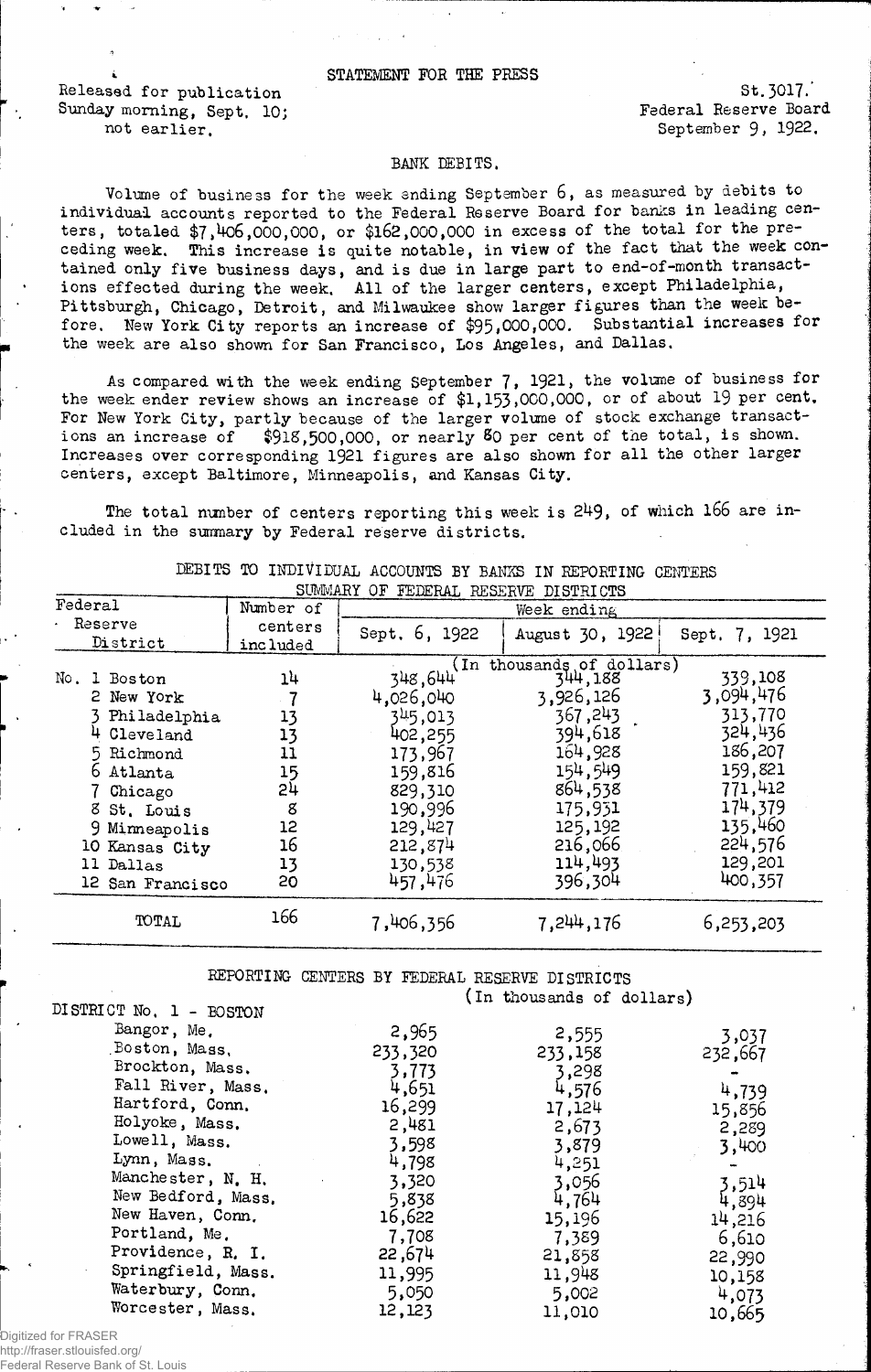| DEBITS TO INDIVIDUAL ACCOUNTS BY BANKS IN REPORTING CENTERS |                | Week ending               | St.3017a.      |
|-------------------------------------------------------------|----------------|---------------------------|----------------|
|                                                             | Sept. 6, 1922  | August 30, 1922           | Sept, 7, 1921  |
| DISTRICT No. 2 - NEW YORK                                   |                | (In thousands of dollars) |                |
| Albany, N. Y.                                               | 17,375         | 17,840                    | 17,277         |
| Binghamton, N.Y.                                            | 3,583          | 3,265                     | 3,088          |
| Buffalo, N.Y.                                               | 54,108         | 50,892                    | 44,775         |
| Elmira, N.Y.                                                | 2,534          | 2,763                     |                |
| Jamestown, N.Y.                                             | 3,953          | 3,003                     |                |
| Montclair, N. J.                                            | 2,268          | 1,840                     |                |
| Newark, N. J.                                               | 41,596         | 44,150                    |                |
| New York, N.Y.                                              | 3,908,327      | 3,813,641                 | 2,989,780      |
| No. New Jersey Clearing                                     |                |                           |                |
| House Association                                           | 26,778         | 28,722                    |                |
| Passaic, N. J.                                              | 5,242          | 4,884                     | 4,762          |
| Rochester, N.Y.                                             | 26,455         | 24,019                    | 24,066         |
| Stamford, Conn.                                             | 2,094          | 2,065                     |                |
| Syracuse, N.Y.                                              | 10,950         | 11,585                    | 10,728         |
|                                                             |                |                           |                |
| DISTRICT No. 3 - PHILADELPHIA                               |                |                           |                |
| Allentown, Pa.                                              | 5,265          | 4,676                     |                |
| Altoona, Pa.                                                | 2,553          | 3,049                     | 2,185          |
| Camden, N. J.                                               | 7,943          | 8,756                     |                |
| Chester, Pa.                                                | 3,479          | 3,802                     | .3,509         |
| Harrisburg, Pa.                                             | 6,098          | 5,688                     | 5, S10         |
| Hazleton, Pa.                                               | 2,002          | 1,629                     |                |
| Johnstown, Pa.                                              | 4,523          | 4,580                     | 4,076          |
| Lancaster, Pa.                                              | 4,327          | 4,094                     | 3,410          |
| Lebanon, Pa.                                                | 1,063          | 1,079                     |                |
| Norristown, Pa.                                             | 658            | 626                       |                |
| Philadelphia, Pa.                                           | 277,444        | 302,166                   | 249,832        |
| Reading, Pa.                                                | 6,314          | 6,151                     | 5,228          |
| Scranton, Pa.                                               | 9,181          | 8,612                     | 11,273         |
| Trenton, N. J.                                              | 11,118         | 10,926                    | 9,452          |
| Wilkes-Barre, Pa.                                           | 6,630          | 6,037                     | 7,106          |
| Williamsport, Pa.                                           | 3,182          | 2,783                     | 3,474          |
| Wilmington, Del.<br>York, Pa.                               | 6,871<br>3,293 | 6,124<br>3,231            | 5,511<br>2,904 |
|                                                             |                |                           |                |
| DISTRICT No. 4 - CLEVELAND<br>Akron, Ohio                   | 13,657         |                           |                |
| Butler, Pa.                                                 | 2,209          | 11,561<br>2,077           | 15,183         |
| Canton, Ohio                                                | 7,640          | 8,320                     |                |
| Cincinnati, Ohio                                            | 53,721         | 52,858                    | 46,455         |
| Cleveland, Ohio                                             | 114,671        | 107,111                   | 92,804         |
| Columbus, Ohio                                              | 33,249         | 24,984                    | 25,933         |
| Connellsville, Pa.                                          | 1,240          | 1,638                     |                |
| Dayton, Ohio                                                | 14,214         | 11,141                    | 11,438         |
| Erie, Pa.                                                   | 5,002          | 5,698                     | 5,457          |
| Greensburg, Pa.                                             | 3,657          | 3,907                     | 3,490          |
| Homestead, Pa.                                              | 699            | 583                       |                |
| Lexington, Ky.                                              | 3,011          | 3,333                     | 3,112          |
| Lima, Ohio                                                  | 2,766          | 3,282                     |                |
| Lorain, Ohio                                                | 1,303          | 1,053                     |                |
| New Brighton, Pa.                                           | 1,960          | 2,033                     |                |
| Oil City, Pa.                                               | 2,725          | 3,015                     | 1,649          |
| Pittsburgh, Pa.                                             | 136,527        | 147,687                   | 100,802        |
| Springfield, Ohio                                           | 4,628          | 3,646                     |                |
| Toledo, Ohio                                                | 29,958         | 28,682                    | 3,320          |
| Warren, Ohio                                                | 2,220          | 2,249                     |                |
| Wheeling, W. Va.                                            | 7,108          | 8,164                     | 4,951          |
| Youngstown, Ohio                                            | 10,085         | 11,513                    | 9,842          |
| Zanesville, Ohio                                            | 2,701          | 2,121                     |                |
|                                                             |                |                           |                |

Digitized for FRASER http://fraser.stlouisfed.org/

 $\mathcal{A}_i$ 

Federal Reserve Bank of St. Louis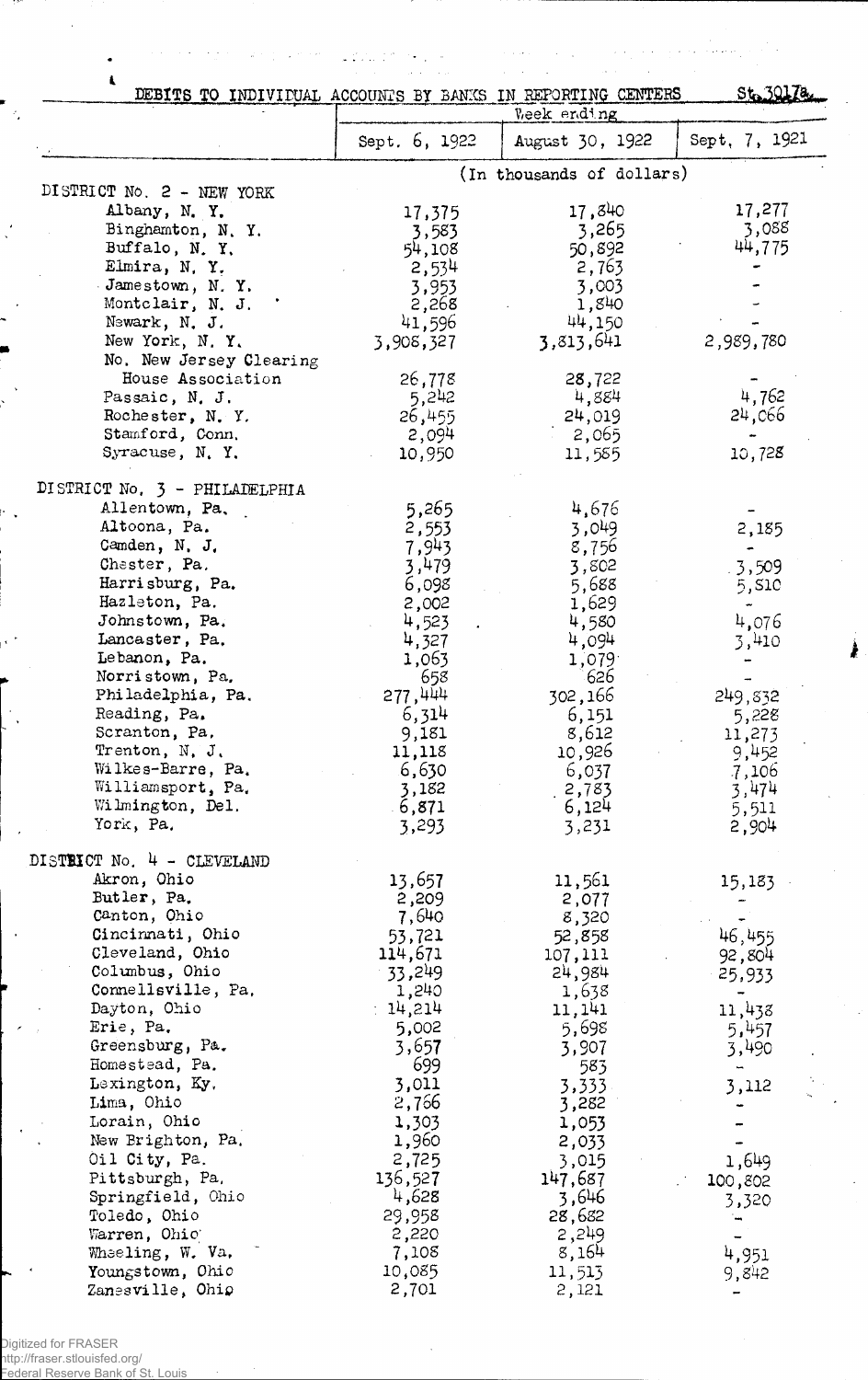|                           | DEBITS TO INDIVIDUAL ACCOUNTS BY BANKS IN REPORTING CENTERS<br>St. 3017b<br><u>Week endirg</u> |                                     |              |
|---------------------------|------------------------------------------------------------------------------------------------|-------------------------------------|--------------|
|                           |                                                                                                | September 6, 1922   August 30, 1922 | Sept. 7,1921 |
|                           |                                                                                                | (In thousands of dollars)           |              |
| DISTRICT No. 5 - RICHMOND |                                                                                                |                                     |              |
| Asheville, N. C.          | 3,989                                                                                          | 3,761                               |              |
| Baltimore, Md.            | 68,274                                                                                         | 70,743                              |              |
| Charleston, S. C.         | 5,684                                                                                          | 4,910                               | 6,090        |
| Charleston, W. Va.        | 5,966                                                                                          | 6,078                               |              |
| Charlotte, N. C.          | 7,183                                                                                          | 5,404                               | 4,941        |
| Columbia, S. C.           | 4,114                                                                                          | 3,000                               | 3,614        |
| Cumberland, Md.           | 1,690                                                                                          | 1,666                               |              |
| Danville, Va.             | 1,576                                                                                          | 1,418                               |              |
| Durham, N. C.             | 5,641                                                                                          | 3,821                               |              |
| Greensboro, N. C.         | 4,500                                                                                          | 3,059                               |              |
| Greenville, S. C.         | 3,455                                                                                          | 2,919                               | 2,695        |
| Hagerstown, Md.           | 1,626                                                                                          | 1,727                               |              |
| Huntington, W. Va.        | 3,931                                                                                          | 4,245                               | 3,566        |
| Lynchburg, Va.            | 3,347                                                                                          | 3,043                               |              |
| Newport News, Va.         | 1,447                                                                                          | $\frac{5!}{1!}$                     |              |
| Norfolk, Va.              | 12,130                                                                                         | 12,596                              | 10,723       |
| Raleigh, N. C.            | 14,000                                                                                         | 3,189                               | 3,700        |
| Richmond, Va.             | 24,553                                                                                         | 21,730                              | 22,759       |
| Roanoke, Va.              | 5,163                                                                                          | 4,427                               |              |
| Spartanburg, S. C.        | 1,506                                                                                          | 1,283                               |              |
| Washington, D. C.         | 35,996                                                                                         | 32,253                              | 29,998       |
| Wilmington, N. C.         | 4,647                                                                                          | 3,939                               | 4,016        |
| Winston-Salem, N. C.      | 5,046                                                                                          | 4,719                               |              |
| DISTRICT No. 6 - ATLANTA  |                                                                                                |                                     |              |
| Albany, Ga.               | 1,020                                                                                          |                                     |              |
| Atlanta, Ga.              |                                                                                                | 870                                 |              |
| Augusta, Ga.              | 23,776                                                                                         | 22,115                              | 19,762       |
| Birmingham, Ala.          | 5,341<br>12,662                                                                                | 5,161                               | 5,413        |
| Brunswick, Ga.            | 691                                                                                            | 16,301                              | 12, 175      |
| Chattanooga, Tenn.        | 6,482                                                                                          | 491                                 |              |
| Columbus, Ga.             |                                                                                                | 5,424                               | 6,710        |
| Cordele, Ga.              | 2,605                                                                                          | 1,783                               |              |
| Dothan, Ala.              | 637<br>988                                                                                     | 601                                 |              |
| Elberton, Ga.             | 142                                                                                            | 747                                 |              |
| Jackson, Miss,            | 2,692                                                                                          | 120                                 |              |
| Jacksonville, Fla.        |                                                                                                | 2,063                               |              |
| Knoxville, Tenn.          | 8,784                                                                                          | 11,188                              | 8,468        |
| Macon, Ga.                | 5,643                                                                                          | 5,124                               | 5,242        |
| Meridian, Miss.           | 4,095                                                                                          | 3,481                               | 4,388        |
| Mobile, Ala.              | 1,842                                                                                          | 1,670                               |              |
| Montgomery, Ala.          | 5,614                                                                                          | 4,787                               | 5,530        |
| Nashville, Tenn.          | 4,361                                                                                          | 3,325                               | 3,032        |
| Newnan, Ga.               | 13,676                                                                                         | 13,218                              | 21,842       |
| New Orleans, La.          | 225                                                                                            | 238                                 |              |
| Pensacola, Fla.           | 51,989                                                                                         | 49,597                              | 50,825       |
| Savannah, Ga.             | 1,283                                                                                          | 1,208                               | 1,284        |
| Tampa, Fla.               | 10,279                                                                                         | 8,424                               | 9,659        |
| Valdosta, Ga.             | 4,608                                                                                          | 4,160                               | 4,441        |
| Vicksburg, Miss.          | 917                                                                                            | 926                                 |              |
|                           | 1,223                                                                                          | 1,036                               | 1,050        |

 $\boldsymbol{\cdot}$ 

T i

 $\mathcal{S}$ 

 $\frac{1}{2}$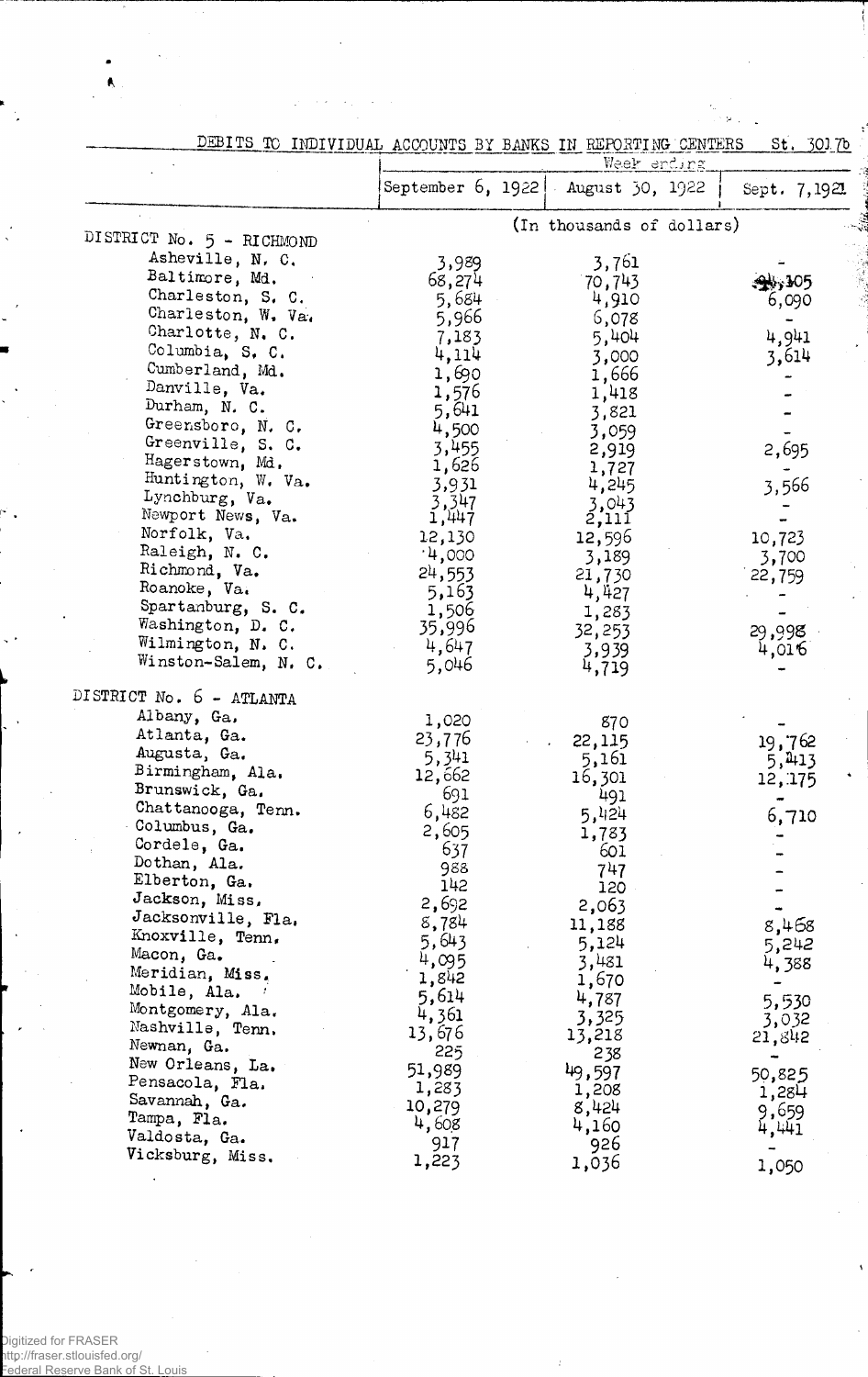|                                      |                     | DEBITS TO INDIVIDUAL ACCOUNTS BY BANKS IN REPORTING CENTERS |       | St. 3017c.     |
|--------------------------------------|---------------------|-------------------------------------------------------------|-------|----------------|
|                                      |                     | Week ending                                                 |       |                |
|                                      | 6, 1922<br>Sept.    | August 30, 1922                                             | Sept. | 1921           |
| DISTRICT No. 7 - CHICAGO             |                     | (In thousands of dollars)                                   |       |                |
| Adrian, Mich.                        | 588                 |                                                             | 656   |                |
| Aurora, Ill.                         | 2,559               | $5'$ thtt                                                   |       |                |
| Bay City, Mich.                      | 2,257               | 2,151                                                       |       | 2,902          |
| Bloomington, Ill.                    | 2,479               | 1,870                                                       |       | 2,134          |
| Cedar Rapids, Iowa                   | 4,808               | 5,173                                                       |       | 8,069          |
| Chicago, Ill.                        | 531,506             | 544,281                                                     |       | 494,768        |
| Danville, Ill.                       | 1,800               | 1,800                                                       |       |                |
| Davenport, Iowa                      | 8,065               | 5,725                                                       |       | 5,948          |
| Decatur, Ill.                        | 2,992               | 3,120                                                       |       | 2,911          |
| Des Moines, Iowa                     | 13,218              | 12,820                                                      |       | 13,326         |
| Detroit, Mich.                       | 110,961             | 130,825                                                     |       | 95,631         |
| Dubuque, Iowa                        | 2,633               | 2,210                                                       |       | 2,368          |
| Flint, Mich.                         | 4,878               | 5,565                                                       |       | 5,715          |
| Fort Wayne, Ind.                     | 6,167               | 5,906                                                       |       | 5,632          |
| Gary, Ind.                           | 2,292               | 2,840                                                       |       |                |
| Grand Rapids, Mich.                  | 12,161              | 13,275                                                      |       | 19,337         |
| Hammond, Ind.                        | 2,100               | 2,590                                                       |       |                |
| Indianapolis, Ind.                   | 27,936              | 29,126                                                      |       | 24,881         |
| Jackson, Mich.                       | 3,440               | 4,060                                                       |       | 2,990          |
| Kalamazoo, Mich.                     | 3,910               | 3,845                                                       |       | 3,269          |
| Lansing, Mich.                       | 5,600               | 5,009                                                       |       | 4,141          |
| Mason City, Iowa                     | 1,898               | 1,561                                                       |       |                |
| Milwaukee, Wis.                      | 44,073              | 49,358                                                      |       | 43,981         |
| Moline, Ill.                         | 2,129               | 1,303                                                       |       | 1,559          |
| Muscatine, Iowa                      | 1,177               | 1,028                                                       |       |                |
| Oshkosh, Wis.                        | 2,500               | 4,200                                                       |       |                |
| Peoria, Ill.                         | 7,624               | 6,862                                                       |       | 7,093          |
| Rockford, Ill.                       | 4,467               | 4,162                                                       |       | 3,720          |
| Saginaw, Mich.                       | 3,494               | 4,246                                                       |       |                |
| Sioux City, Iowa                     | 13,824              | 14,116                                                      |       | 7,209          |
| South Bend, Ind.                     | 6,398               | 6,495                                                       |       | 6,355          |
| Springfield, Ill.                    | 4,723               | 4,257                                                       |       | 4,882          |
| Waterloo, Iowa                       | 3,061               | 3,024                                                       |       | 2,588          |
| DISTRICT No. 8 - ST. LOUIS           |                     |                                                             |       |                |
| East St. Louis and                   |                     |                                                             |       |                |
| Nat'l Stock Yards, Ill.              | 7,400               | 7,381                                                       |       | 8,064          |
| Evansville, Ind.                     | 6,489               | 4,055                                                       |       | 4,362          |
| Fort Smith, Ark.                     | 2,038               | 1,905                                                       |       |                |
| Greenville, Miss.                    | 533                 | 359                                                         |       |                |
| Helena, Ark.                         | 897                 | 735                                                         |       |                |
|                                      | 10,725              |                                                             |       |                |
|                                      |                     |                                                             |       |                |
| Little Rock, Ark.                    |                     | 7,609                                                       |       | 8,233          |
| Louisville, Ky.                      | 24,269              | 25,837                                                      |       | 23,423         |
| Memphis, Tenn.                       | 25,112              | 17,410                                                      |       | 20,231         |
| Owensboro, Ky.                       | 912                 | 973                                                         |       |                |
| Quincy, Ill.                         | 1,947               | 1,817                                                       |       | 1,817          |
| St. Louis, Mo.                       | 112,367             | 109,223                                                     |       | 105,599        |
| Springfield, Mo.                     | 2,687               | 2,599                                                       |       | 2,650          |
| DISTRICT No. $9 -$ MINNEAPOLIS       |                     |                                                             |       |                |
| Aberdeen, S. D.                      | 1,572               | 1,111                                                       |       | 1,438          |
| Billings, Mont.                      | 1,514               | 1,338                                                       |       | 1,629          |
| Dickinson, N. D.                     | 287                 | 293                                                         |       |                |
| Duluth, Minn.                        | 18,175              | 18,263                                                      |       | 25,047         |
| Fargo, N. D.                         | 3,120               | 2,557                                                       |       | 2,574          |
| Grand Forks, N. D.                   | 1,612               | 1,211                                                       |       | 1,258          |
| Great Falls, Mont.                   | 1,396               | 1,348                                                       |       | 1,798          |
| Helena, Mont.                        | 1,975               | 2,041                                                       |       | 2,331          |
| Jamestown, N. D.                     | 405                 | 340                                                         |       |                |
| Lewistown, Mont.                     | 934                 | 788                                                         |       |                |
| Minneapolis, Minn.                   | 66,825              | 63,479                                                      |       | 69,424         |
|                                      | 943                 | 915                                                         |       |                |
| Minot, N. D.<br>Red Wing, Minn.      | 437                 | 354                                                         |       |                |
| St. Paul, Minn.                      | $(*27, 613)32, 231$ | $(*28,604)33,318$                                           |       | 24,388         |
| Sioux Falls, S. D.<br>Superior, Wis. | 3,132<br>1,593      | 3,012<br>1,530                                              |       | 3,450<br>1,208 |

http://fraser.stlouisfed.org/ Federal Reserve Bank of St. Louis

 $\hat{\boldsymbol{\beta}}$ 

♦Debite of banks which submitted reports in 1921,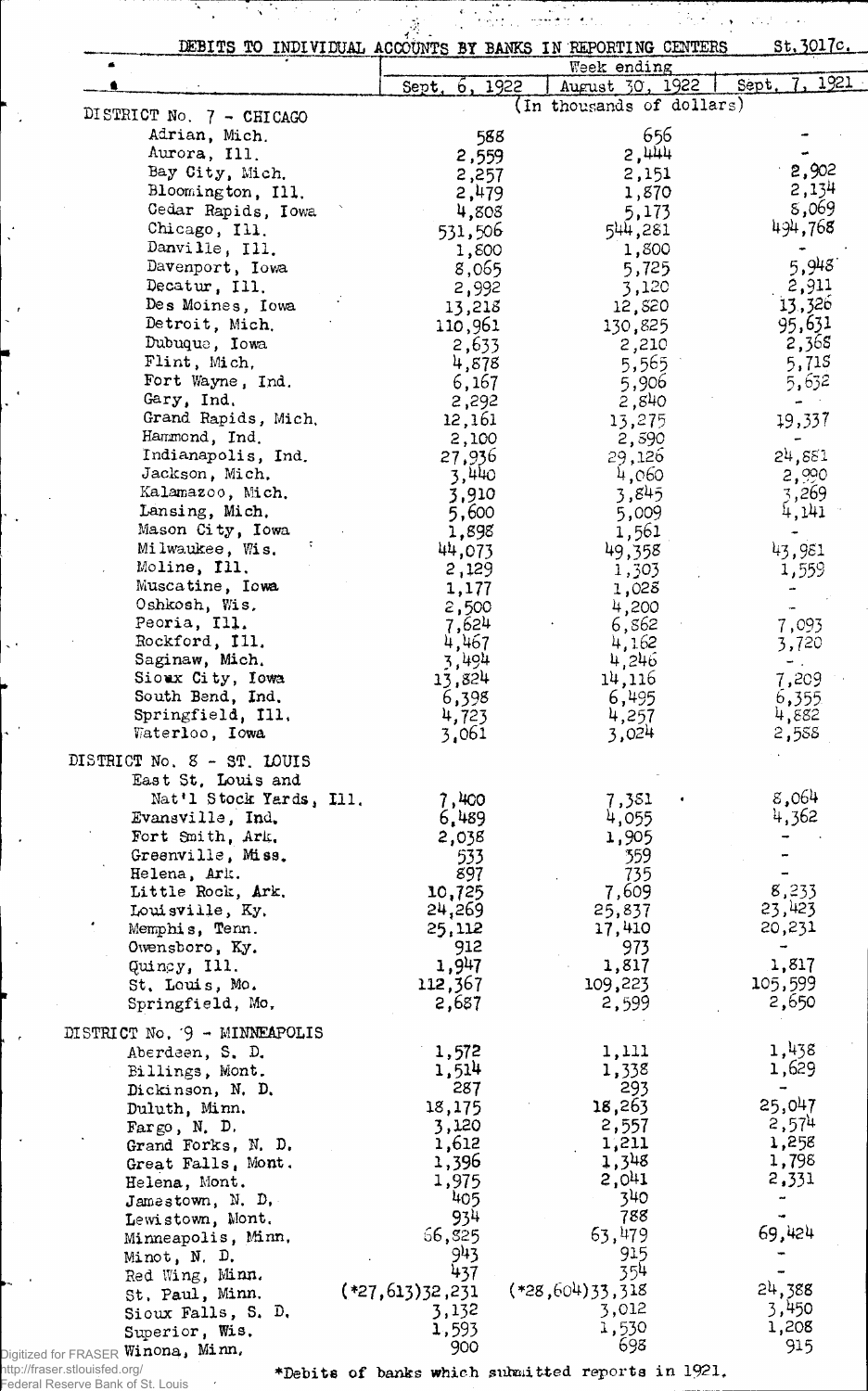|                               | DEBITS TO INDIVIDUAL ACCOUNTS BI BANAS IN REPORTING CENTERS |                               |               |
|-------------------------------|-------------------------------------------------------------|-------------------------------|---------------|
|                               | Sept. 6, 1922                                               | Week ending<br>Aug. $30,1922$ | Sept. 7, 1921 |
|                               |                                                             | (In thousands of dollars)     |               |
| DISTRICT No. 10 - KANSAS CITY |                                                             |                               |               |
| Atchison, Kans.               | 1,164                                                       | 1,024                         | 1,222         |
| Bartlesville, Okla.           | 2,461                                                       | 2,293                         | 1,389         |
| Casper, Wyo.                  | 3,138                                                       | 2,981                         |               |
| Cheyenne, Wyo.                | 1,888                                                       | 1,708                         | 2,007         |
| Colorado Springs, Colo.       | 2,854                                                       | 2,275                         | 2,678         |
| Denver, Colo.                 | 30,652                                                      | 30,549                        | 29,927        |
| Enid, Okla.                   | 2,789                                                       | 2,820                         |               |
| Fremont, Neb.                 | 741                                                         | 557                           |               |
| Grand Island, Neb.            | 1,178                                                       | 925                           |               |
| Grand Junction, Colo.         | -598                                                        | 486                           |               |
| Guthrie, Okla.                | 590                                                         | 490                           |               |
| Hutchinson, Kans.             | 2,853                                                       | 3,092                         |               |
| Independence, Kans.           | 1,440                                                       | 2,526                         |               |
| Joplin, Mo.                   | 2,217                                                       | 2,118                         | 1,771         |
| Kansas City, Kans.            | 3,738                                                       | 3,672                         | 3,262         |
| Kansas City, Mo.              | 63,659                                                      | 62,024                        | 76,619        |
| Lawrence, Kans.               | 801                                                         | 649                           |               |
| McAlester, Okla.              | 636                                                         | 646                           |               |
| Muskogee, Okla.               | 3,429                                                       | 6,279                         | 2,582         |
| Oklahoma City, Okla.          | 17,825                                                      | 14,604                        | 20,890        |
| Omaha, Neb.                   | 40,606                                                      | 42,819                        | 38,130        |
| Parsons, Kans.                | 833                                                         | 701                           |               |
| Pittsburg, Kans.              | 1,018                                                       | 1,909                         | <u>[</u>      |
| Pueblo, Colo.                 | 2,993                                                       | 2,853                         | 3,183         |
| St. Joseph, Mo.               | 11,409                                                      | 11,750                        | 15,449        |
| Topeka, Kans.                 | 1,854                                                       | 2,143                         | 2,717         |
| Tulsa, Okla.                  | 15,246                                                      | 20,645                        | 11,118        |
| Wichita, Kans.                | 10,879                                                      | 9,310                         | 11,632        |
| DISTRICT No. 11 - DALLAS      |                                                             |                               |               |
| Albuquerque, N. M.            | 2,010                                                       | 1,731                         | 1,715         |
| Austin, Tex.                  | 3,580                                                       | 2,830                         | 3,130         |
| Beaumont, Tex.                | 2,727                                                       | 2,377                         | 2,945         |
| Corsicana, Tex.               | 1,180                                                       | 785                           |               |
| Dallas, Tex.                  | 35,388                                                      | 26,247                        | 30,279        |
| El Paso, Tex.                 | 6,255                                                       | 8,188                         | 5,671         |
| Ft. Worth, Tex.               | 18,131                                                      | 18,147                        | 23,180        |
| Galveston, Tex.               | 17,279                                                      | 16,769                        | 18,946        |
| Houston, Tex,                 | 26,317                                                      | 21,150                        | 25,539        |
| Roswell, N. M.                | 494                                                         | 538                           |               |
| San Antonio, Tex.             | 6,483                                                       | 6,038                         | 6,161         |
| Shreveport, La.               | 5,335                                                       | 5,858                         | 4,979         |
| Texarkana, Tex.               | 1,124                                                       | 1,217                         | 1,181         |
| Tuscon, Ariz                  | 1,439                                                       | 1,119                         | 1,525         |
| Waco, Tex.                    | 4,470                                                       | 2,822                         | 3,950         |
|                               |                                                             |                               |               |

DEBITS TO INDIVIDUAL ACCOUNTS BY BANKS IN REPORTING CENTERS St. 30174

 $\sim$   $\sim$ 

Digitized for FRASER http://fraser.stlouisfed.org/

Federal Reserve Bank of St. Louis